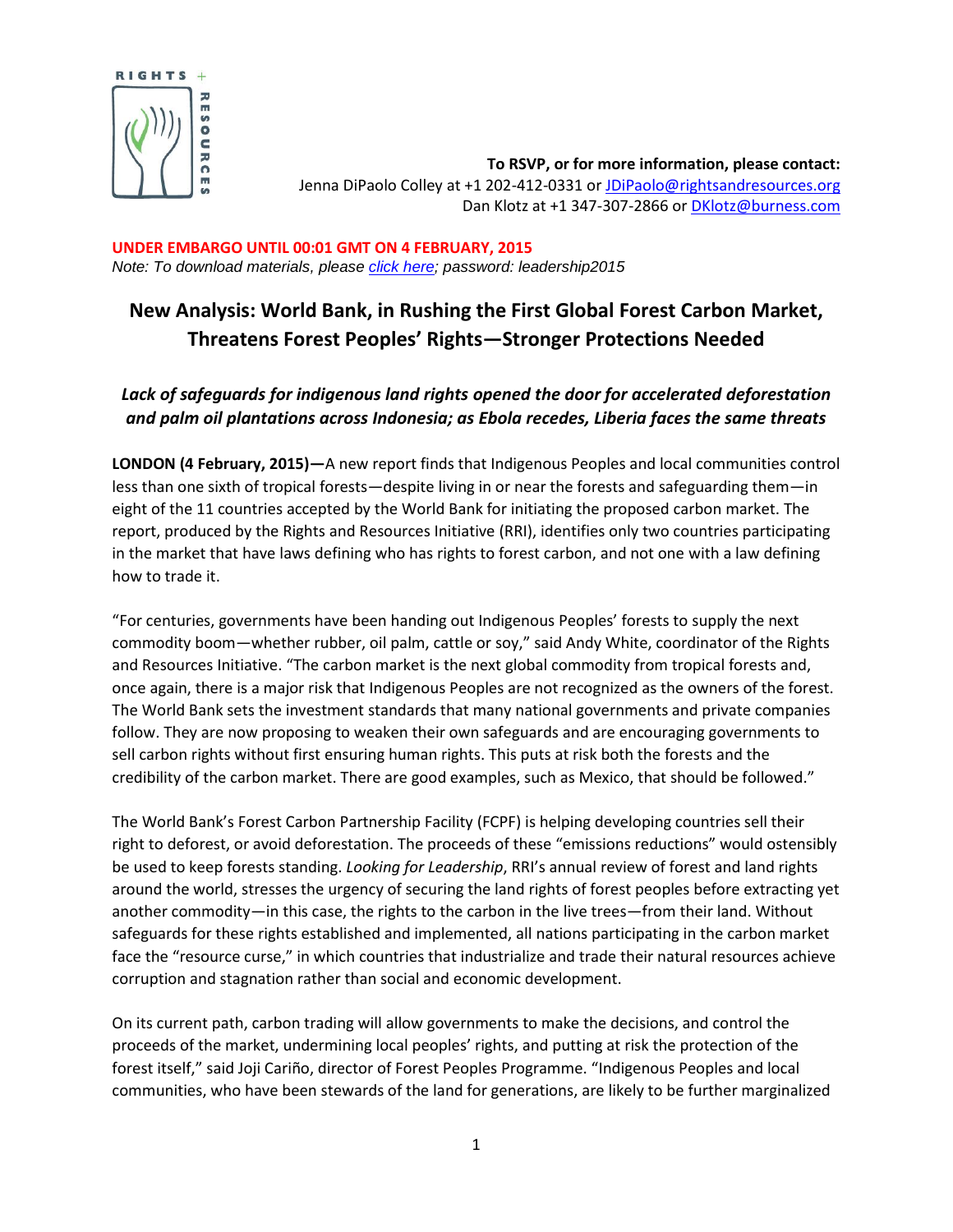and dispossessed. Stronger leadership is needed by the World Bank to respect local rights and help governments direct benefits to support local forest owners."

*Industrial Oil Palm Development,* a complementary report released alongside RRI's annual review, explores how palm oil developments altered the economic trajectories of Indonesia and Liberia. The World Bank invested more tha[n \\$2 billion](http://www.forestpeoples.org/topics/palm-oil-rspo/news/2010/10/palm-oil-human-rights-and-world-bank-update) in the palm oil commodity without ensuring the implementation of strong safeguards, and as a result, Indonesia, one of the countries participating in the World Bank's carbon market, has seen its forests decimated by palm oil plantations. Liberia has now staked its economic development to palm oil production even though the price of the commodity has declined 40 percent since its 2011 peak.

"Liberia's focus on palm oil and other raw commodities devastated its rural communities and their ancestral forests, and then Ebola hit," said Silas Kpanan'Ayoung Siakor, the founder of Sustainable Development Institute in Liberia, who spoke at the panel discussion on the state of global land rights where both reports were released. "Now that Ebola is receding, oil palm companies are already accelerating the land-grabbing again. We need to protect our forests and rebuild our country, with a focus on our people first. Our land can provide the foundation for this recovery, but only if we have the rights to it."

## **Without Rights, Expect to Repeat the Resource Curse**

RRI's analysis looked at the legal systems in eight of 11 countries now deemed "ready" to sell carbon by the World Bank's Forest Carbon Partnership Facility (FCPF). Not one country had a law governing how forest carbon could be traded, and only Guatemala and Mexico had laws defining forest carbon rights. In a related analysis, governments were found to claim ownership over 79 percent of the forests in those eight countries. The rights of Indigenous Peoples and local communities, on the other hand, are only recognized for 16 percent.

Mexico again stood out—its government controls only 4.4 percent of the nation's forests, while Indigenous Peoples and local communities have rights to 70 percent. The other governments claim large portions, if not all, of their nation's forestland:

- Democratic Republic of the Congo, 100 percent;
- Republic of the Congo, 98 percent;
- Vietnam, 98 percent;
- Indonesia, 96 percent;
- Peru, 71 percent;
- Nepal, 68 percent; and
- Costa Rica, 40 percent.

The results of this analysis call into question how the countries accepted by the FCPF would establish carbon as a tradable commodity without viable legal frameworks in place. Fortunately, there are examples of how this can be done right. Mexico respects indigenous land rights and has established national funds to compensate forest communities for their carbon, as has Costa Rica. El Salvador is planning such a system as well.

The sidestepping of local land and human rights is reminiscent of how other new commodities are established. In Kenya, for example, the government placed a higher value on the water flowing from the